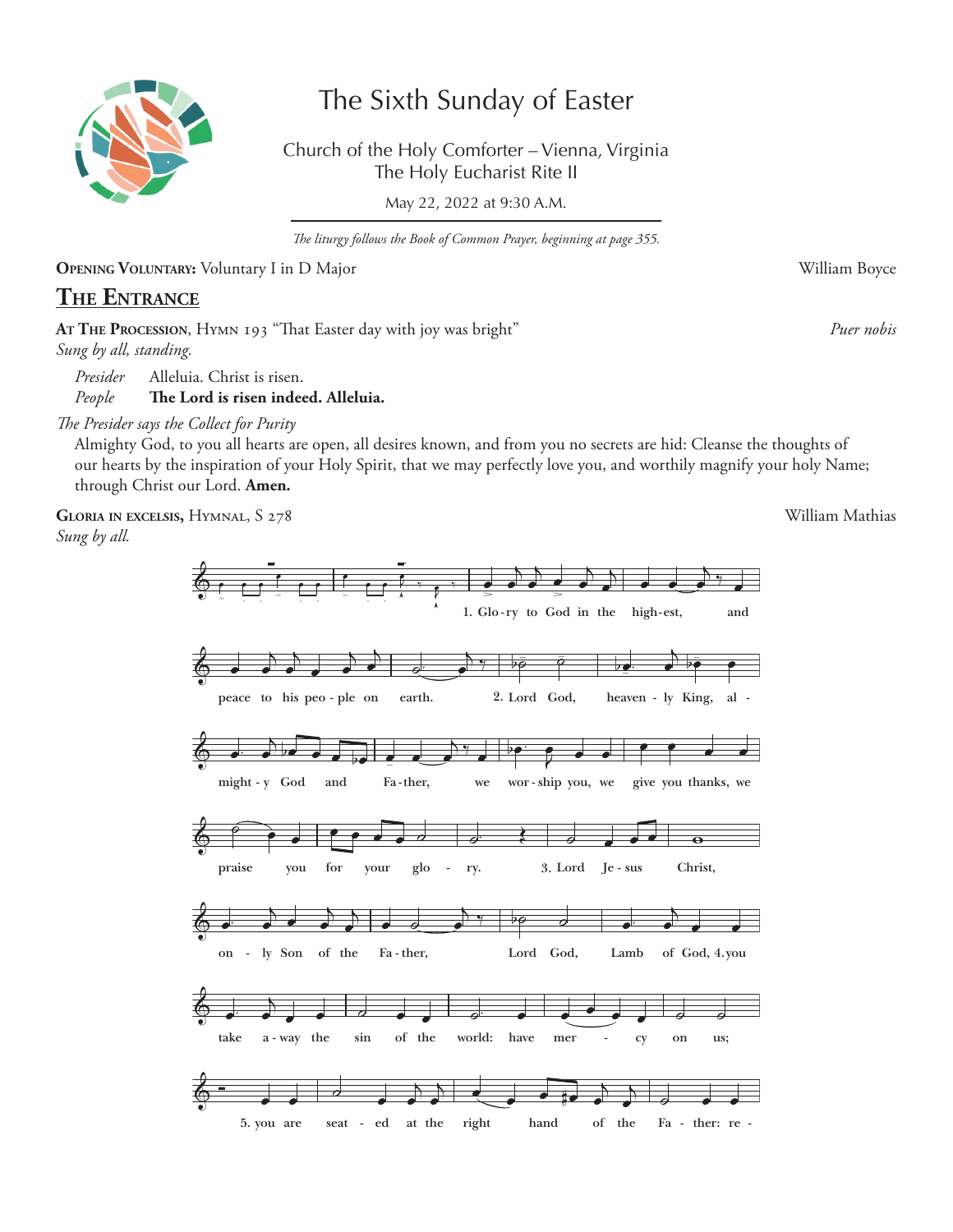

### THE COLLECT OF THE DAY

The Lord be with you. And also with you. Let us pray.

O God, you have prepared for those who love you such good things as surpass our understanding: Pour into our hearts such love towards you, that we, loving you in all things and above all things, may obtain your promises, which exceed all that we can desire; through Jesus Christ our Lord, who lives and reigns with you and the Holy Spirit, one God, for ever and ever. Amen.

## THE WORD OF GOD

### **THE LESSON** [The people are seated.]

During the night Paul had a vision: there stood a man of Macedonia pleading with him and saying, "Come over to Macedonia and help us." When he had seen the vision, we immediately tried to cross over to Macedonia, being convinced that God had called us to proclaim the good news to them. We set sail from Troas and took a straight course to Samothrace, the following day to Neapolis, and from there to Philippi, which is a leading city of the district of Macedonia and a Roman colony. We remained in this city for some days. On the sabbath day we went outside the gate by the river, where we supposed there was a place of prayer; and we sat down and spoke to the women who had gathered there. A certain woman named Lydia, a worshiper of God, was listening to us; she was from the city of Thyatira and a dealer in purple cloth. The Lord opened her heart to listen eagerly to what was said by Paul. When she and her household were baptized, she urged us, saying, "If you have judged me to be faithful to the Lord, come and stay at my home." And she prevailed upon us.

The Word of the Lord.

### Thanks be to God.

AT THE SEQUENCE, HYMN 537 "Christ for the world we sing!"

Sung by all, standing. During the singing of the Sequence Hymn, children through second grade may follow the Dove Cross to Children's Chapel.

### THE HOLY GOSPEL

The Holy Gospel of our Lord Jesus Christ according to John. Glory to you, Lord Christ.

Jesus said to Judas (not Iscariot), "Those who love me will keep my word, and my Father will love them, and we will come to them and make our home with them. Whoever does not love me does not keep my words; and the word that you hear is not mine, but is from the Father who sent me. I have said these things to you while I am still with you. But the Advocate, the Holy Spirit, whom the Father will send in my name, will teach you everything, and remind you of all that I have said to you. Peace I leave with you; my peace I give to you. I do not give to you as the world gives. Do not let your hearts be troubled, and do not let them be afraid. You heard me say to you, 'I am going away, and I am coming to you.' If you loved

Acts 16:9-15

Moscow

John 14:23-29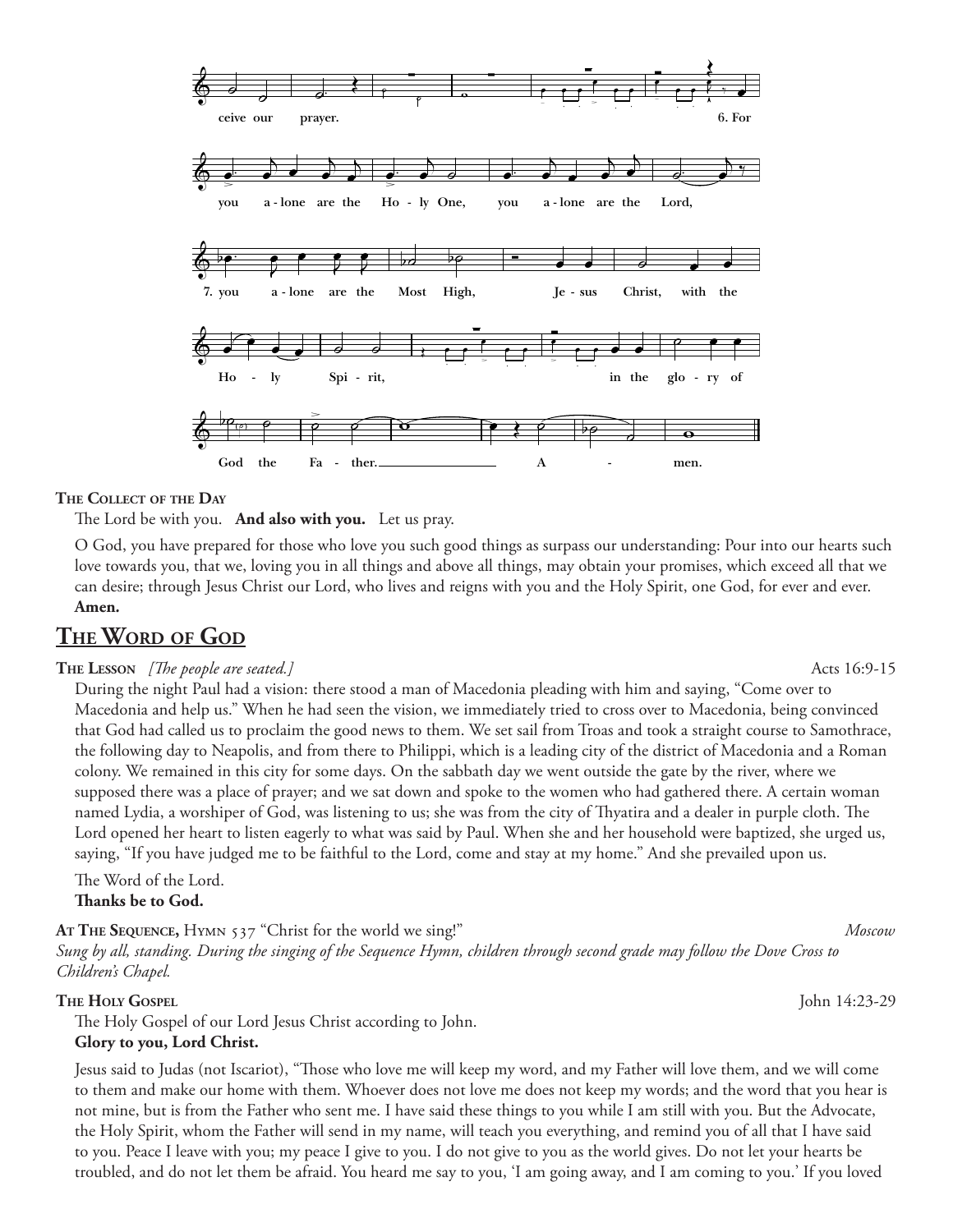me, you would rejoice that I am going to the Father, because the Father is greater than I. And now I have told you this before it occurs, so that when it does occur, you may believe."

The Gospel of the Lord. **Praise to you, Lord Christ.**

**The Sermon** The Rev. Ann Gillespie *A brief period of silence is observed for reflection on the sermon. The people stand for the Creed.*

### **The Nicene Creed** *[Said by all.]*

**We believe in one God, the Father, the Almighty, maker of heaven and earth, of all that is, seen and unseen.**

**We believe in one Lord, Jesus Christ, the only Son of God, eternally begotten of the Father, God from God, Light from Light, true God from true God, begotten, not made, of one Being with the Father. Through him all things were made. For us and for our salvation he came down from heaven: by the power of the Holy Spirit he became incarnate from the Virgin Mary, and was made man. For our sake he was crucified under Pontius Pilate; he suffered death and was buried. On the third day he rose again in accordance with the Scriptures; he ascended into heaven and is seated at the right hand of the Father. He will come again in glory to judge the living and the dead, and his kingdom will have no end.**

**We believe in the Holy Spirit, the Lord, the giver of life, who proceeds from the Father and the Son. With the Father and the Son he is worshiped and glorified. He has spoken through the Prophets. We believe in one holy catholic and apostolic Church. We acknowledge one baptism for the forgiveness of sins. We look for the resurrection of the dead, and the life of the world to come. Amen.**

**The Prayers of the People** *[All remain standing.]*

*The leader of the Prayers will begin with prayers for the church and the world. Throughout you are invited to add your own petitions either silently or aloud.*

*Intercessor* Heavenly Father, you have promised to hear when we pray in the name of your Son. We pray for the Church: Father, enliven the church for its mission; *People* **That we may be salt of the earth and light to the world.** *Intercessor* Breathe fresh life into your people; *People* **Give us power to reveal Christ in word and action.** *Intercessor* We pray for the world: Creator of all, lead us and all people into the ways of justice and peace; *People* **That we may respect one another in freedom and truth.** *Intercessor* Awaken in us a sense of wonder for the earth and all that is in it; *People* **Teach us to care creatively for its resources.** *Intercessor* We pray for every city, community, and nation: God of truth, inspire with your wisdom those whose decisions affect the lives of others; *People* **That all may act with integrity and courage.** *Intercessor* Give grace to all whose lives are closely linked with ours. We pray especially for the sick, the hungry, and those in any kind of need; *People* **May we serve Christ in one another, and love as he loves us.** *Intercessor* We pray for all those whom we love but see no longer; *People* **Grant them eternal rest and a place in your everlasting kingdom.**

*Particular prayers may be offered at this time.*

### **The Peace**

The peace of the Lord be always with you. **And also with you**. *[The people greet one another with a sign of God's peace and are then seated.]*

**Welcome & Announcements**

## **The Holy Communion**

### **The Offertory Sentence**

*The people remain seated while an offering is received to support Holy Comforter's work of sharing God's love with the world. As the offering is brought forward to the altar, all stand.*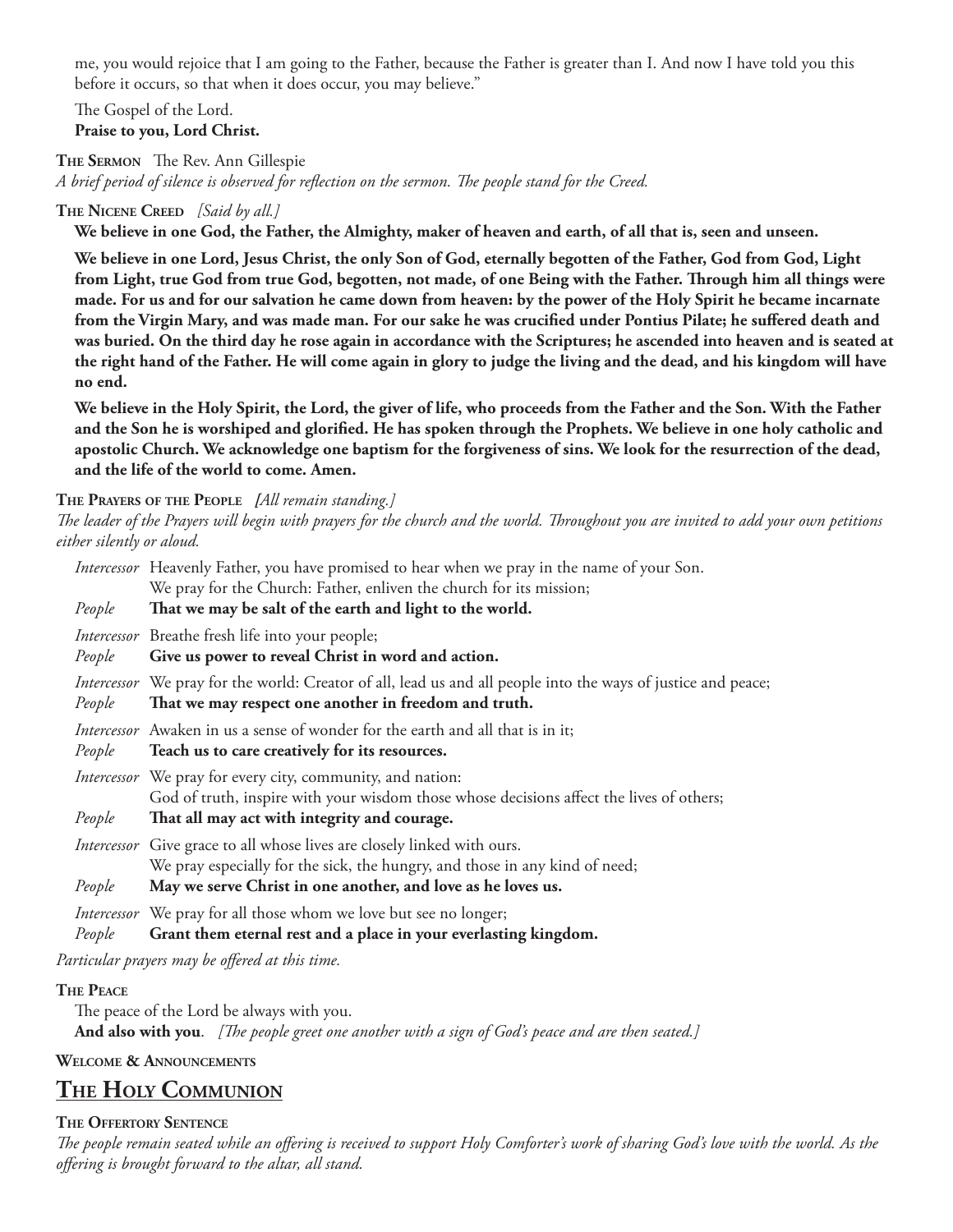*(Sung in Latin)* Grant us peace.

**The Great Thanksgiving** *[The people stand.] Prayer B, Book of Common Prayer, p. 367*



*The Presider proceeds*

It is right, and a good and joyful thing, always and everywhere to give thanks to you, Father Almighty, Creator of heaven and earth. *[The Presider continues.]*

Therefore we praise you, joining our voices with Angels and Archangels and with all the company of heaven, who for ever sing this hymn to proclaim the glory of your Name:

**Sanctus,** Hymnal, S 128 William Mathias *Sung by all.*



*The Presider continues and gives thanks to God for the reconciling work of Christ and prays over the bread and wine.*

### **Memorial Acclamation**

*Presider* Therefore, according to his command, O Father,

*People* **We remember his death, We proclaim his resurrection, We await his coming in glory;**

### *The Presider continues*

And we offer our sacrifice of praise and thanksgiving to you, O Lord of all; presenting to you, from your creation, this bread and this wine.

We pray you, gracious God, to send your Holy Spirit upon these gifts that they may be the Sacrament of the Body of Christ and his Blood of the new Covenant. Unite us to your Son in his sacrifice, that we may be acceptable through him, being